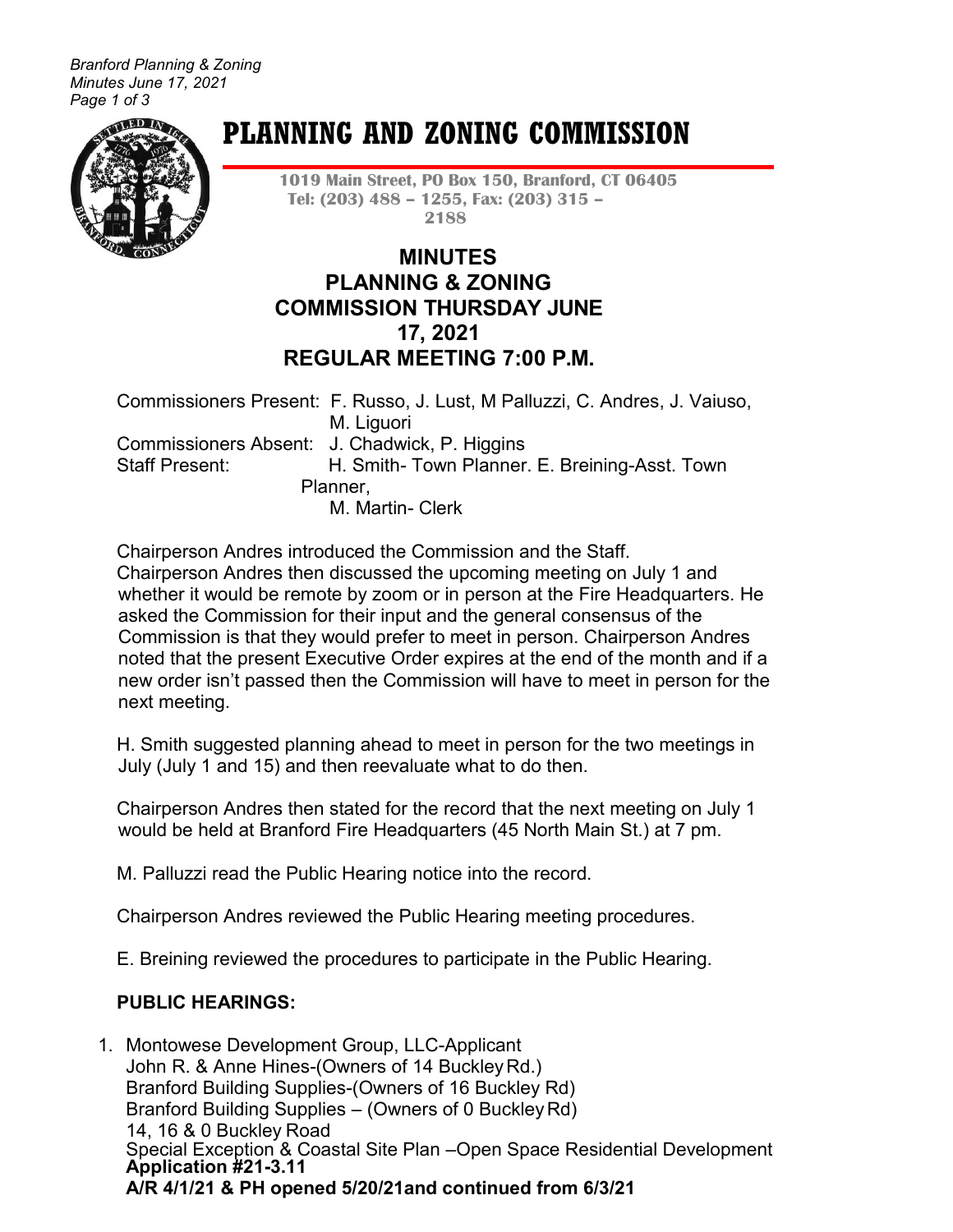*Branford Planning & Zoning Minutes June 17, 2021 Page 2 of 3*

> Attorney Amy Souchens representing Montowese Development Group spoke first saying David Sacco from TPA Group was present and will address the prior staff comments. She then gave a short history of the application and introduced David Sacco.

 David Sacco displayed the revised plans and reviewed their responses to the staff comments.

Attorney Souchens then responded to H. Smith's comments regarding open space

alternatives, mean high water line questions and others.

The Commission asked a few questions.

H. Smith noted we are awaiting comments from the Town Engineer.

## **PUBLIC INPUT**:

1. Louisa DeLand- She said she submitted a letter to H. Smith and the Commission on behalf of the neigh group. She spoke of the flooding in the area and displayed photos of the neighborhood after a rainfall. She asked the Commission to read the group's website.

H. Smith asked her to forward any images she had that weren't included in the letter that was submitted.

- 2. Bill Horne- Pleasant Pt. Rd. He spoke of the question of the states attitude of ownership of land below the mean high water line. He spoke of when the town acquired land at the end of Helen Rd which has 5 acres that are below the mean high water line. The town received an open space grant and in the process of that had to revise the survey to show only land above the mean high water line was included in the warranty deed. He said it was clear that DEEP felt it owned land below the mean high water line.
- 3. Claudio Richetelli- Asked why were there so many discrepancies in the project? He asked if DEEP thinks this is a viable project. He spoke of the Fire Dept. getting access from the cul de Sac and he asked how can they get access if it's raised 8 feet. He said there is too much crammed into a little space.
- 4. Dick Terrill- Brightwood Lane- He is concerned about water coming into his property. He noted he gets water on his property since the trees were cleared from the tornado last summer. He also asked what will happen when the proposed swail fills.
- 5. Maria Earhardt- 5 Marshall Place-She directly abuts this property and is concerned. She asked about buffers between the properties and noted that none were mentioned. The prior application cleared land for a vineyard and now there is a development coming. Is that allowed? She noted there may be pollutants in the property. Who addresses that? She feels this is not consistent with the neighborhood.
- 6. Barbara Lucas Richetelli-She said she agreed with the previous speaker and also asked what is the definition of a fee strip?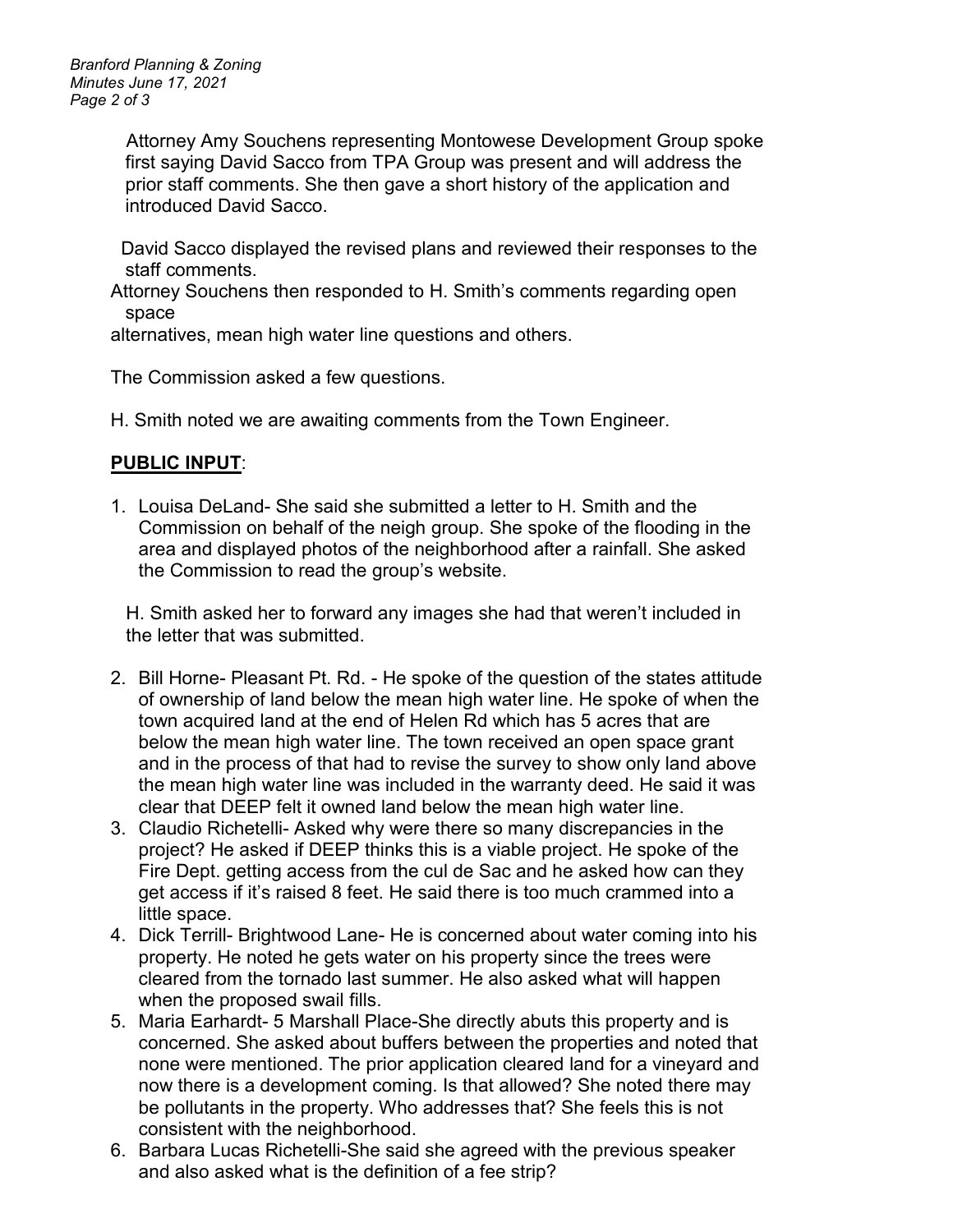*Branford Planning & Zoning Minutes June 17, 2021 Page 3 of 3*

David Sacco responded to some of the public comments.

Chairperson Andres reminded everyone that this item is continued to the July 1 meeting.

The Commission took a 10 minute break at 9:15 pm.

2. DeMartino Development & Construction LLC, c/o Dominick DeMartino-Applicant & Owner 96,102 & 104 Stony Creek Road Special Exception – Grading (Section 6.8) **Application #21-4.8 A/R on 5/6/21 & PH set for 6/17/21**

J. Pretti (Criscuolo Engineering) represented the applicant explaining this application is for grading within 100 feet of Inland Wetlands for the construction of a single family house. He displayed a site plan which he reviewed.

E. Breining reviewed the Staff Report.

PUBLIC INPUT: No one spoke.

#### **Chairperson Andres closed the Public Hearing.**

3. Branford Electric RR Assn, Inc. c/o John Proto- Applicant & Owner 45-55 & 46-52 Alex Warfield Rd. Special Exception - Grading (Section 6.8) **Application #21-4.7 A/R 5/6/21 & PH to be rescheduled** 

**The Applicant offered a time extension to open the Public Hearing at the July 15 meeting which the Commission accepted.**

4. Joseph Lepre-Applicant & Owner 8 Svea Avenue Special Exception-Two Family Dwelling **Application #21-5.10 A/R 6/3/21 & PH set for 6/17/21**

Joseph Lepre (Applicant) spoke noting this is an empty lot now and he proposes to build a duplex facing 8 Svea Avenue and a single family home in the rear. He displayed site plans which he reviewed.

E. Breining reviewed the Staff Report.

## **PUBLIC INPUT:**

1. PERRY Maresca (EDC Chairman) spoke highly of Joseph Lepre saying he was a good businessman and a longtime Branford. He supports the project.

For the record, Commissioner M. Palluzzi recused herself from this application.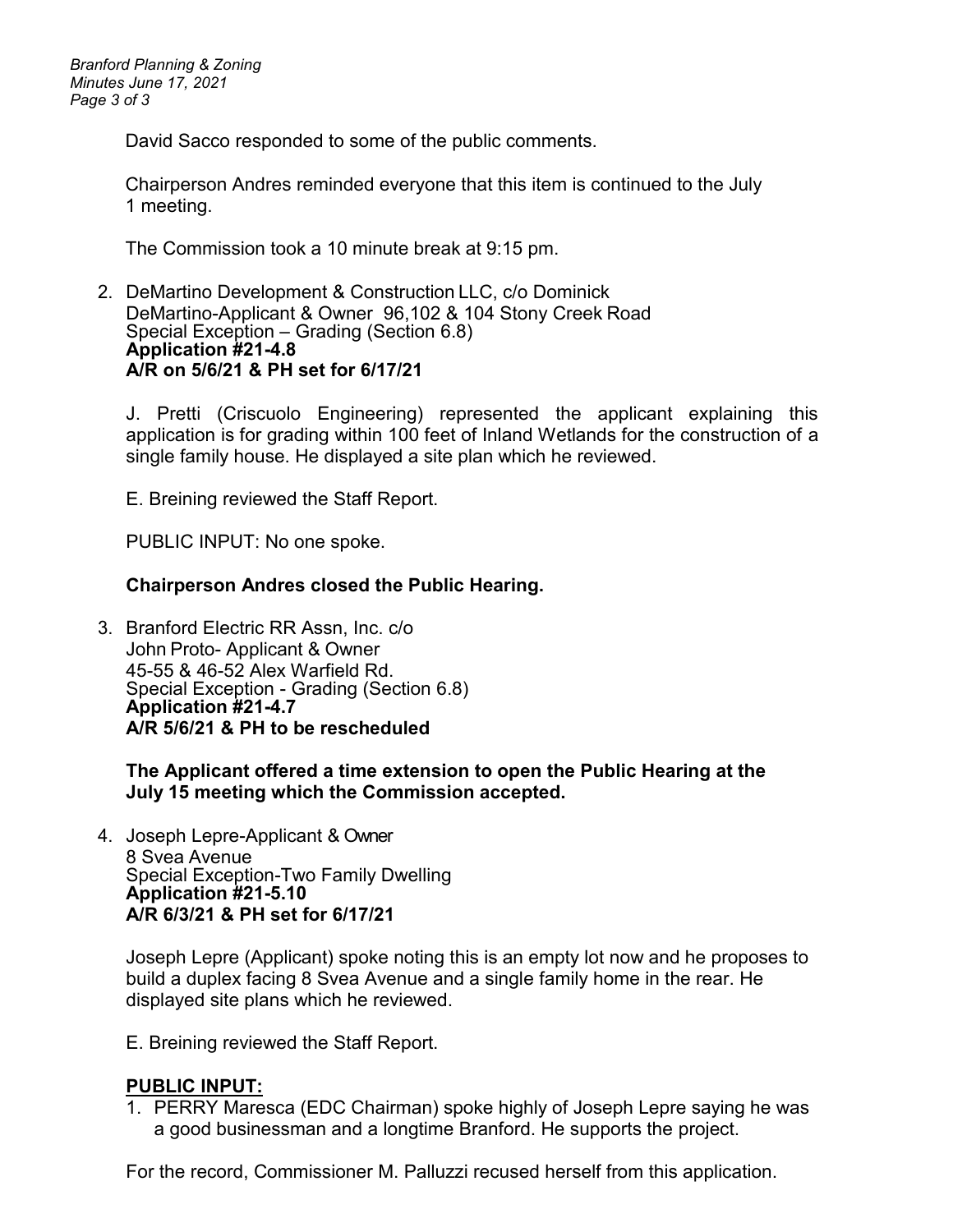*Branford Planning & Zoning Minutes June 17, 2021 Page 4 of 3*

## **Chairperson Andres closed the public hearing.**

5. Andrew Rainone-Applicant KIOP Branford LLC, c/o Kimco Realty- Owner 1025-1091 West Main Street Special Exception Minor Modification-Upgrade Security Lighting **Application #21-5.5 A/R 6/3/21 & PH set for 6/17/21**

**H. Smith said the applicant has requested that the Public Hearing be continued without testimony to the July 1 Planning & Zoning Meeting.**

**Chairperson Andres repeated that this item is continued to the July 1 meeting which will be held at the Branford Fire Headquarters at 45 North Main Street and will be in person, not a zoom meeting.** 

#### **MINUTES: 6/03/21**

**J. Vaiuso made a motion to approve the June 3 minutes as written. M. Liguori seconded the motion which passed unanimously.**

## **RETURN TO TABLE:**

1. DeMartino Development & Construction LLC, c/o Dominick DeMartino-Applicant & Owner 96,102 & 104 Stony Creek Road Special Exception – Grading (Section 6.8) **Application #21-4.8 A/R on 5/6/21 & PH set for 6/17/21**

#### **J. Lust made a motion to approve the application with the conditions below:**

- 1. Prior to the issuance of any zoning authorization of a Certificate of Occupancy or Certificate of Zoning Compliance the following shall be addressed to the satisfaction of the Zoning Enforcement Officer or other Town staff as indicated:
	- a. Evidence of the legal merger of the three properties subject to this application (a.k.a. #'s 96, 102, and 104 Stony Creek Road) satisfactory to the Town Attorney or evidence of the filing on the Town's Land Records of a deed restrictions, or other similarly effective alternative legal instrument, of form and content acceptable to the Town Attorney on the two properties referred to above, stating that they cannot be sold separately from each other without approval of the Planning and Zoning Commission.
	- b. Prior to the start of construction erosion control measures shall be installed to the satisfaction of the Zoning Enforcement Officer and maintained throughout the project.
	- c. Dust control measures shall be provided as necessary at the discretion of the Zoning Enforcement Officer.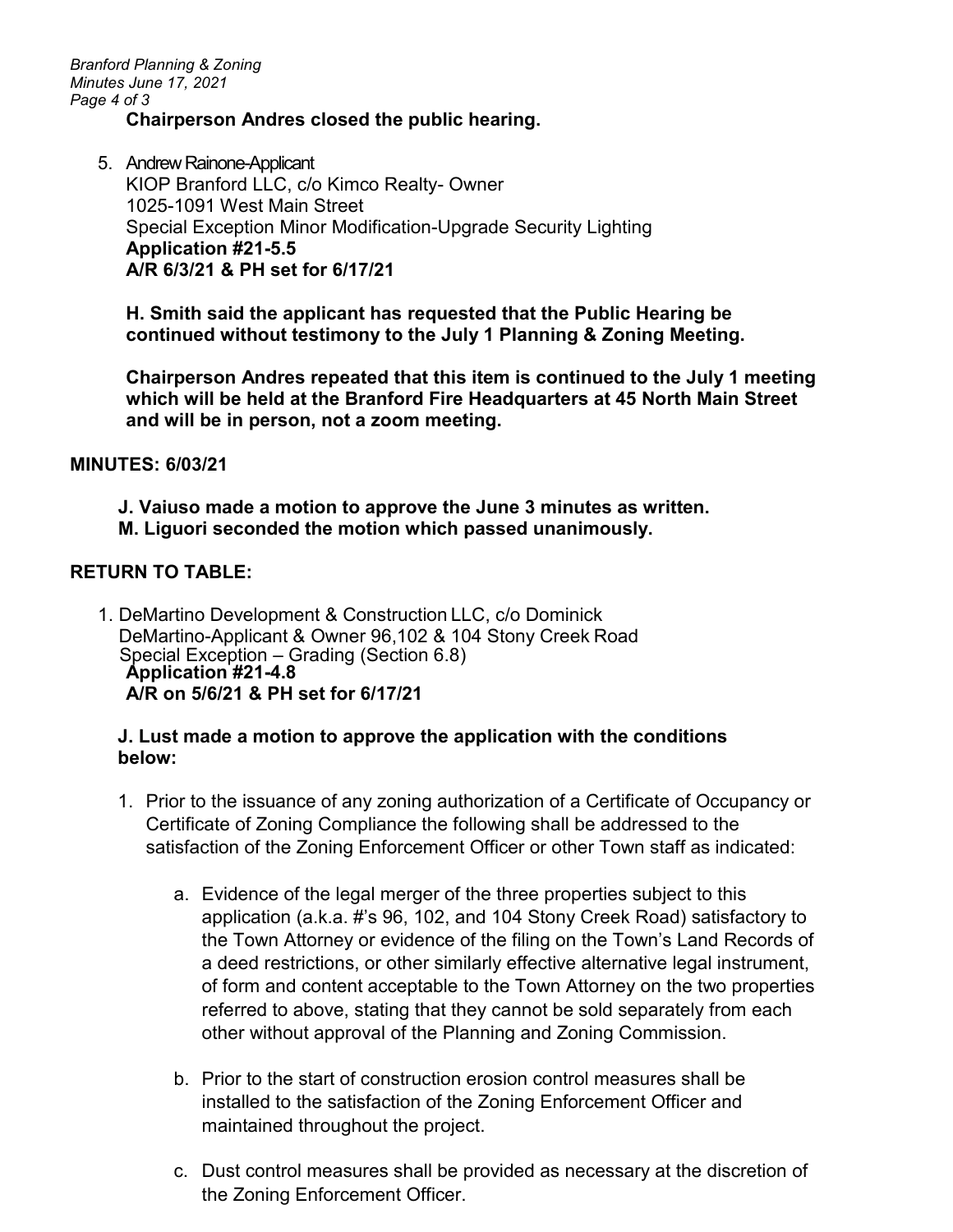## **J. Vaiuso seconded the motion which passed unanimously.**

6. Joseph Lepre-Applicant & Owner 8 Svea Avenue Special Exception-Two Family Dwelling **Application #21-5.10 A/R 6/3/21 & PH set for 6/17/21**

H. Smith noted for the record that Commissioners F. Russo and M. Liguori Are seated for Commissioners M. Palluzzi (who is recusing herself) and J. Chadwick (absent).

## **M. Liguori made a motion to approve the application with the Conditions below:**

## **CONDITIONS:**

- 1) Prior to the start of construction erosion control measures shall be installed to the satisfaction of the Zoning Enforcement Officer and maintained throughout the project.
- 2) The Special Exception approval under Section 6.8 granted with the approval of this application shall expire one-year from the date of decision on this application unless renewed by the Commission pursuant to Section 6.8.L.
- 3) To reduce glare, all fixtures shall be demonstrated to meet the IES full-cutoff definition unless they are emergency lights or very low level accent lights (less than 900 lumen output – less than an incandescent 100 watt bulb). Fixed, not adjustable, arm mounts shall be used for all fixtures. The correlated color temperature of the light source for all exterior fixtures, either building or pole mounted, shall be equal to or less than 3000 Kelvin (K). Information on all building mounted light fixtures shall to be provided including cut sheets with all model choices indicated and an updated photometric plan (Sheet LP-1) including an updated schedule providing information on the different types of fixture (maker & model number, mounting height, lumens generated, etc.) and surface light level projections in foot-candles that are in compliance with the requirements of the Zoning Regulations.
- 4) Prior to the start of construction the applicant shall provide a submittal of sufficient drainage information to the satisfaction of the Town Engineer.

## **J. Vaiuso seconded the motion which passed unanimously.**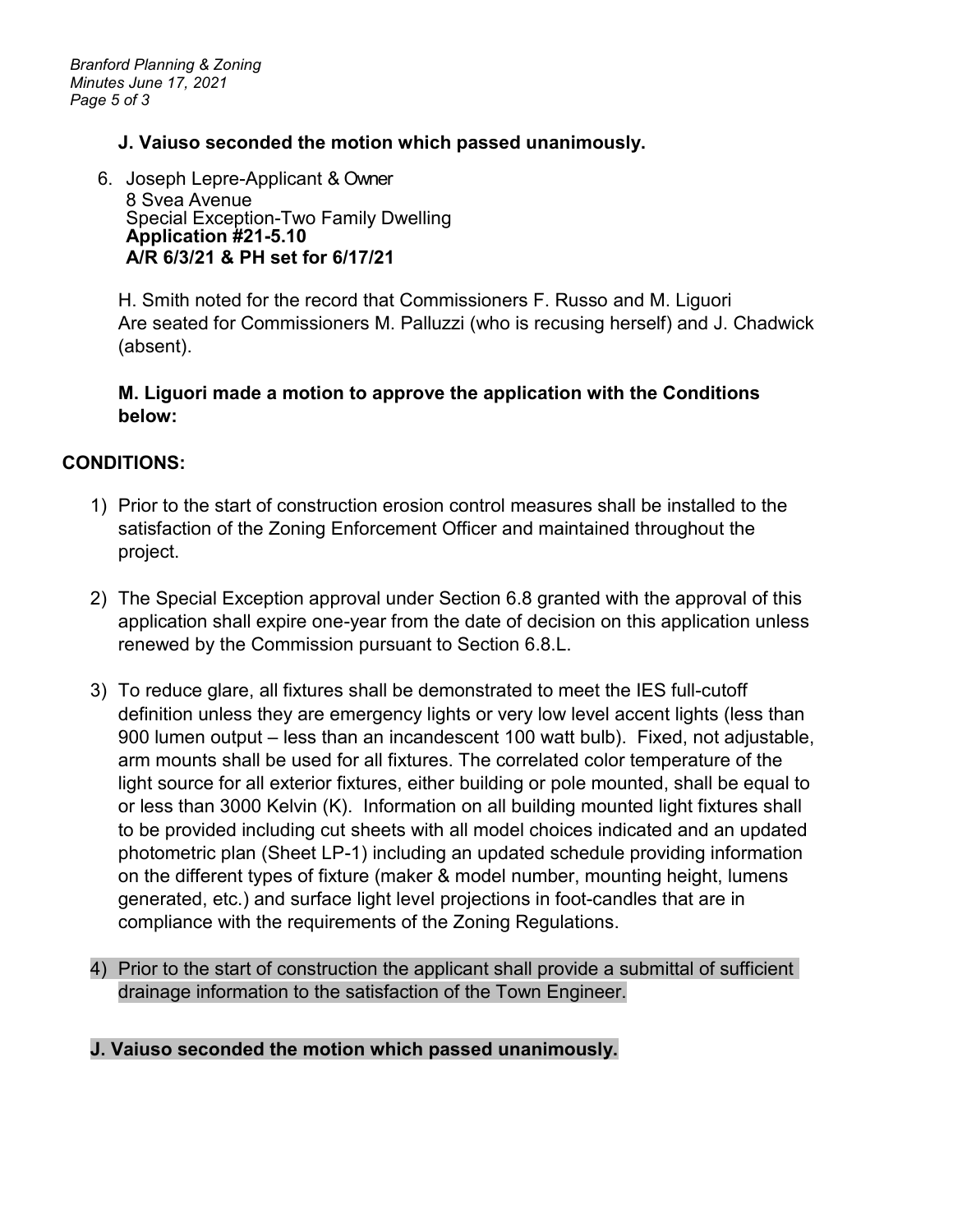*Branford Planning & Zoning Minutes June 17, 2021 Page 6 of 3*

#### **CORRESPONDENCE:**

No Correspondence

## **OLD BUSINESS:**

1. Syed Sami- Applicant Oil Barons Inc. c/o Robert Hartmann-Owner 49 Leetes Island Road Special Exception Modification – Expand Convenience Store **Application #21-5.4 A/R 5/20/21 & PH to be set**

**This item is TABLED to the July 15 meeting**

2. Brenna Begley-Applicant RGA Realty Management, c/o Robert Audet-Owner 537-547 Main Street Site Plan-Skincare Spa **Application #21-5.9 A/R 6/3/21** 

The Applicant spoke explaining this application is for a change of use from Retail to personal service for a skincare spa. There will be 3 treatment rooms With sinks added but no exterior changes are planned.

She requested a waiver of the site plan submission requirement.

E. Breining reviewed the staff report.

## **M. Palluzzi made a motion to approve the application with the condition below:**

1. No additional signage or new or replacement lighting shall be installed without Planning or Zoning Commission approval, or that of its staff whichever may be appropriate, for compliance of the proposed signage or lighting with the Zoning Regulations.

## **M. Liguori seconded the motion which passed unanimously.**

3. Amy Allen-Applicant Renz Development, LLC-Owner 365 East Main Street Site Plan – Fast Food Restaurant **Application #21-6.1 A/R 6/3/21**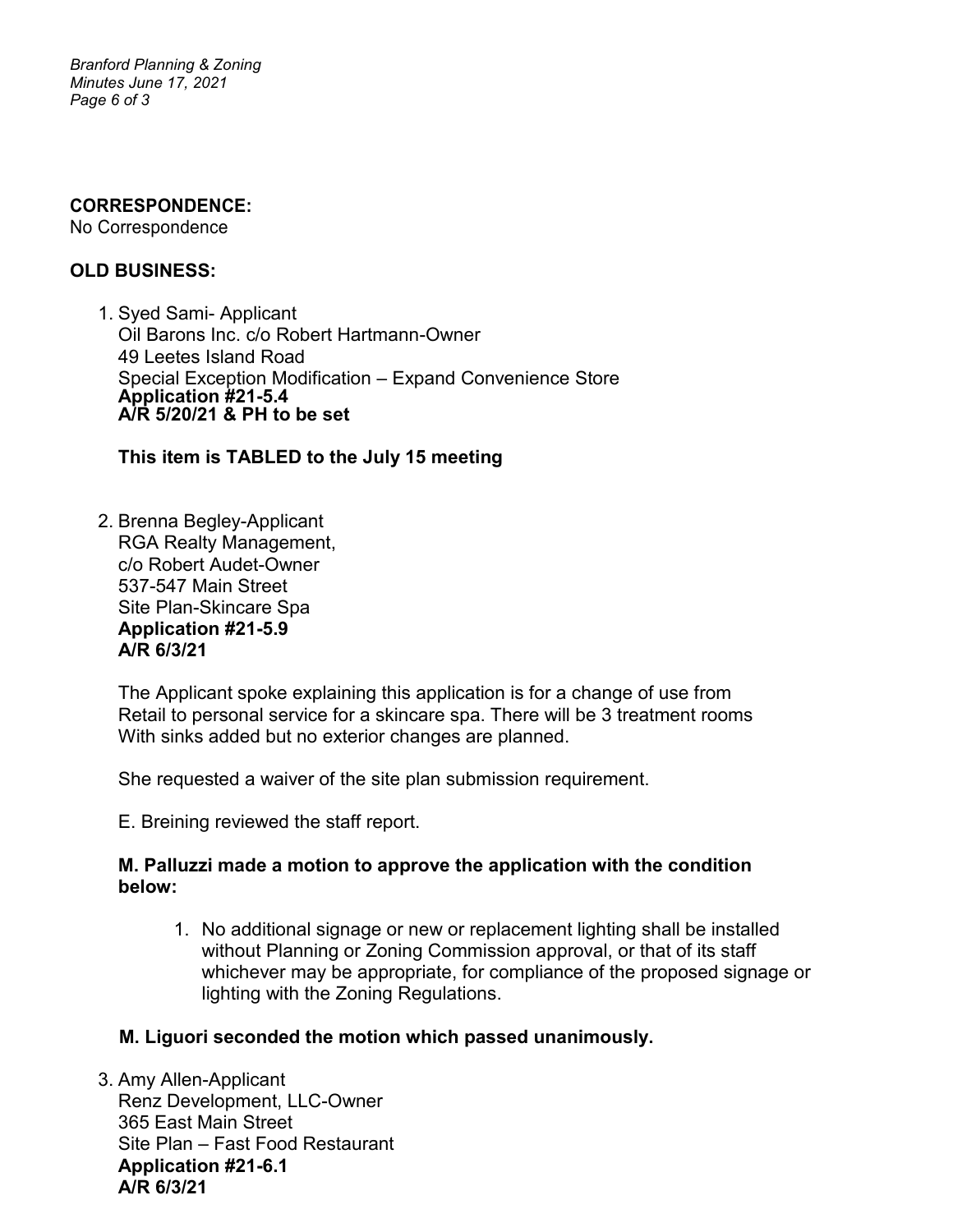*Branford Planning & Zoning Minutes June 17, 2021 Page 7 of 3*

## **This item is TABLED to the July 1 meeting.**

#### **NEW BUSINESS:**

1. Charles Potter-Applicant Charles Potter & Laura Harris –Owners 2 Third Avenue Site Plan & Coastal Site Plan – Two-Family Dwelling **Application #21-6.2 To be A/R**

## **This item is TABLED.**

2. Christopher DeBell-Applicant & Owner 173 Hotchkiss Grove Road Special Exception-Grading (Sec.6.8) Single Family Dwelling within 100 feet of a wetland  **Application #21-6.3 To be A/R & PH to be set**

**This item is TABLED**.

## **OTHER BUSINESS:**

1. Time Extension Request – 1 additional year for Section 6.8 (Grading) approval 58 East Industrial Drive.

H. Smith said he spoke to the applicant regarding soil & erosion controls. He is recommending a 6 month extension for the completion of grading.

## **J. Lust made a motion to approve the 6 month extension.**

- **J. Vaiuso seconded the motion which passed unanimously.**
- 2. Bond Establishment for 149 Cherry Hill Rd.
	- J. Vaiuso made a motion to establish the bond for 149 Cherry Hill Road.
	- J. Lust seconded the motion which passed unanimously.

## 3. Planner's Report

- 1. A consultant(Glenn Schelder of Planemetrics) has been hired to work on the Affordable Housing Plan.
- 2. Some new legislation has recently been passed including Accessory Apartments As of right, a change in the parking standards and wording changes. More information to follow.

H. Smith then noted that another item should be added to Other Business; the appointment of the new ZEO.